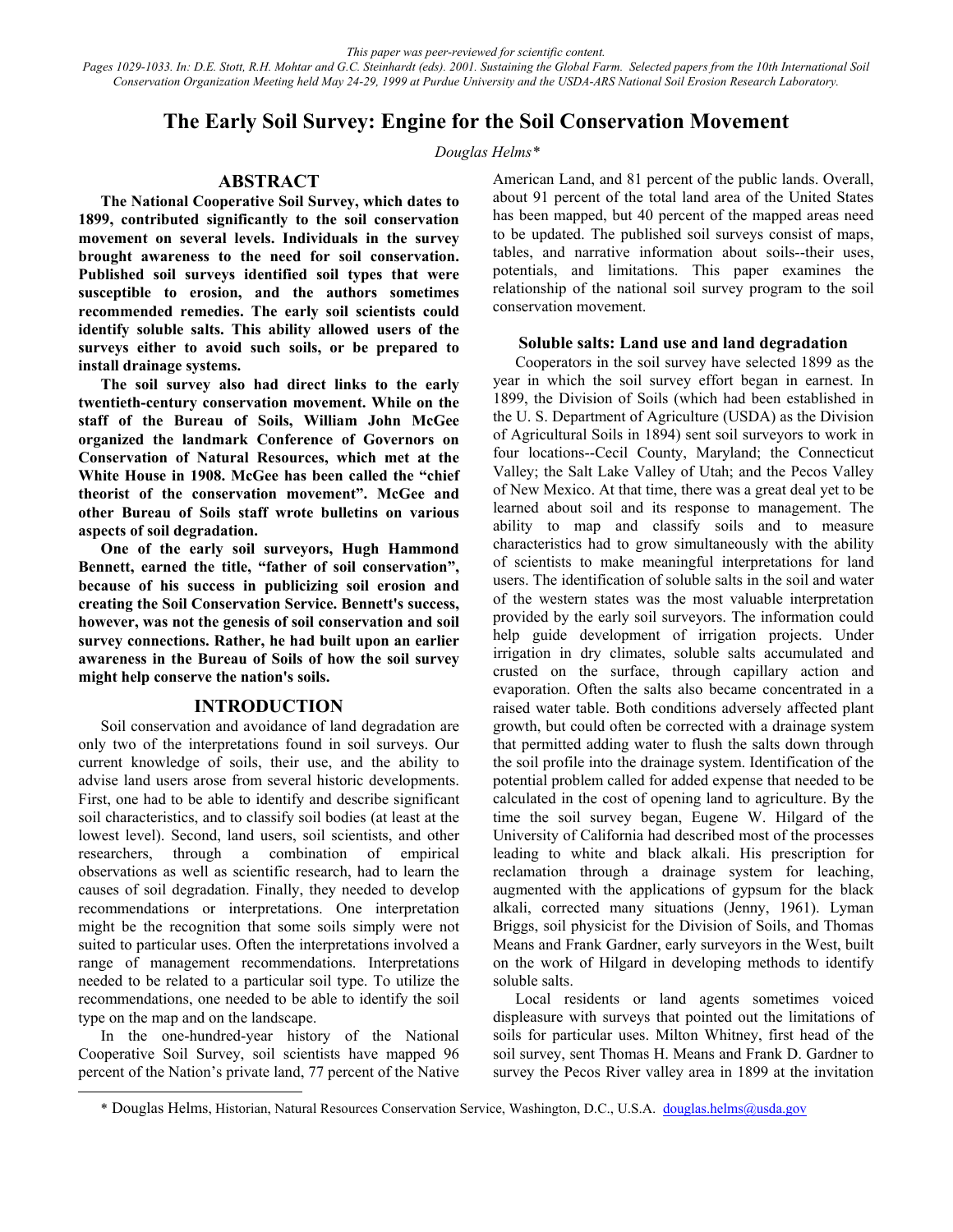of the local land developers (Means and Gardner, 1900.). The report suggested that with a drainage system for the alkali problem, farmers could raise alfalfa to support the livestock industry, but that a combination of soil, water, and climate made the area unsuited to vegetable and fruit crops. The Pecos Irrigation and Improvement Company, which was then advertising the Pecos Valley as truck crop and orchard land, requested and received an investigation by the Office of the Secretary of Agriculture into the Pecos Valley report. The report largely exonerated Whitney (Pecos Valley Controversy).

Some of the early U. S. Department of the Interior's Bureau of Reclamation projects suffered for lack of attention to soil issues, including alkali problems. Farmers on reclamation projects actually led the call for greater attention to soil on projects, when they testified to the Fact Finding Commission of 1923-1924 that repayments should be based in part on differences in soil productivity. The soil survey was a valuable tool in selecting Western lands for agriculture (Cannon, 1997; Pisani, 1984; Gardner, 1998, Lapham, 1949).

# **Identifying soil erosion phases and promoting soil conservation**

The early USDA Bureau of Soils (the Division of Soils until 1901) furthered the awareness of soil erosion as a problem facing American agriculture. However, the Bureau was also active in the wider progressive conservation movement through W J (William John) McGee, one of the major scientific figures in the Federal government in the 19th and early 20th centuries. When W J McGee (his preferred signature) joined the Bureau of Soils in 1907, the chief of the Bureau of Soils, Milton Whitney placed him in charge of a unit on "Soil Erosion Investigations". The largely self-taught McGee was already a man of importance in the infant conservation movement, when he joined the Bureau. At various times he listed his occupations as geologist, ethnologist, anthropologist, and hydrologist (McGee Personnel File). Indeed he had justifiable claims to all of those titles.

John Wesley Powell hired McGee as a permanent employee of the U. S. Geological Survey in 1883, where he published the first generalized geologic map of the United States (Nelson, 1999). McGee followed Powell to the Bureau of American Ethnology in 1893 when Powell became director. McGee eventually published some thirty reports on native peoples from 1894 to 1903. He was then appointed to the Bureau of Soils following a stint as director of the St. Louis Public Museum (Shor, 1999). Whitney recommended McGee to the Secretary of Agriculture on March 22, 1907, for the "purpose of enabling the Bureau to take up the important study of soil erosion or wash, and sedimentation which has not hitherto been fully investigated for inability to obtain a man with the necessary training and attainments" (McGee Personnel File). Whitney also informed the Secretary that McGee had only recently been appointed by President Theodore Roosevelt to the Inland Waterways Commission, where he would be working with the Forest Service, with the Engineering Department of the

Army, and with the Hydrographic Service of the Department of the Interior. The Bureau of Soils position afforded McGee an "opportunity to push these investigations with the assistance and advice from these other branches of the Government service, whose work is really dependent upon and made necessary to a large extent, by the erosion of the soil" (McGee Personnel File). His understanding of the interrelated nature of natural resources, and of resource issues, was advanced for the time. As a member of the waterways commission, he and a few compatriots pushed for a natural resources conference. The Lakes-to-the-Gulf Deep Waterways Association planned to call together a score or more of governors for a conference restricted to waterways improvement needs and water resources development. But McGee and his colleagues won President Theodore Roosevelt's pledge to call a Conference of Governors on Conservation of Natural Resources. McGee, while employed in the Bureau of Soils, and Gifford Pinchot, chief of the Forest Service, shaped the conference. Pinchot helped organize the conference held at the White House in May 1908, but recalled that it was McGee "who pulled the laboring oar" (Pinchot, 1987, page 346). The governors were allowed to speak briefly, but the substance of the published proceedings rested on the presentations by the experts in resources, whom McGee had selected. The governor's conference, along with the published volume of speeches, which called attention to the need for conservation, was a seminal event in the history of the conservation movement (McGee, 1909). Pinchot's assessment of McGee's status in the conservation movement was unqualified. "W J McGee was the scientific brains of the Conservation movement all through its early critical stages" (Pinchot, 1987, page 359). The historian Samuel Hays, who examined what he termed the "progressive conservation movement" spanning 1890-1920, concurred, calling McGee the "chief theorist of the conservation movement**" (**Hays, 1959, page 102).

McGee acquired his interest in and concern about erosion during his studies for the U. S. Geological Survey. While studying erosion as a geological process, he became an expert in human-induced, accelerated erosion. In studying Mississippi's coastal plain, he found soils "adapted to distinct crops and special modes of tillage …differently affected by old-field erosion, which has already wrought lamentable destruction in different portions of the coastal plain, and is progressing with ever-increasing rapidity" (McGee, 1892, page 106). McGee also produced a Bureau of Soils bulletin *Soil Erosion* that was the Bureau's most complete treatment of the issue at that point (McGee, 1911). During the later part of his career McGee studied ground water or what he called subsoil water. The bulletins that were published after his death correctly identified the need to view soils and water resources as a unit. McGee is not remembered for his Bureau of Soils ground water bulletins, mainly because they set forth theories of capillary action, hydrology, and water cycle and consumption that further scientific investigation has found wanting (McGee, 1913a, 1913b). Even so, McGee remains a central figure among Federal employees in the progressive conservation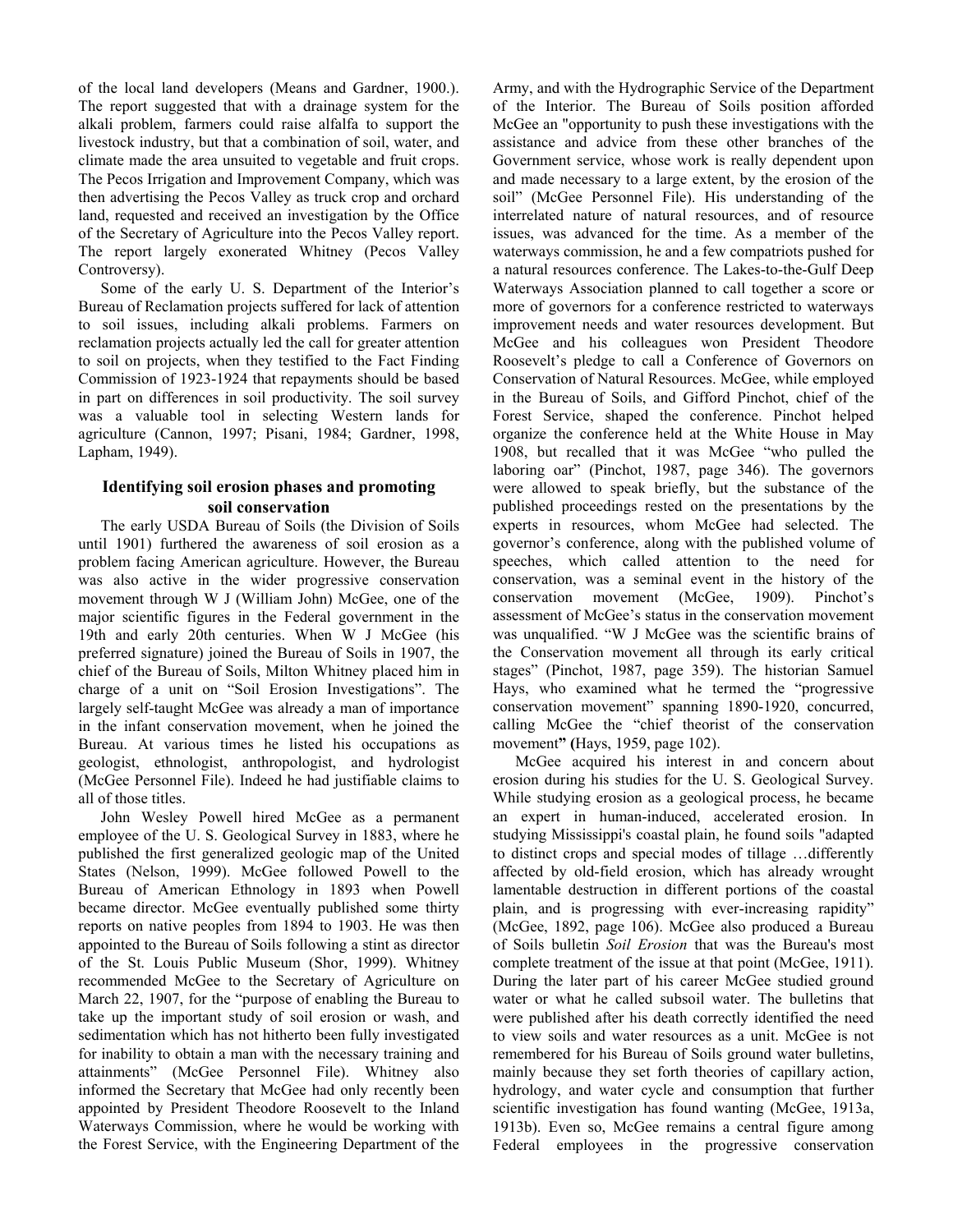movement.

McGee's prestige brought attention to the Bureau's role in soil conservation, but he by no means originated it. Young soil scientists in the Bureau were already expressing concern about the effects of soil erosion. Published soil surveys increasingly referred to soil erosion and the need for soil conservation (Gardner, 1998, page 70). The early soil surveyors had taken notice of soil erosion from the beginning of their work, both as a factor of soil classification and of soil management recommendations. They were developing what we now call the soil type, soil bodies that share significant soil properties. Soil surveyors began seeing separations based on erosion. Clarence W. Dorsey surveyed the area around Lancaster, Pennsylvania, in 1900, and described the Hagerstown clay. "These soils may be said to be the Hagerstown loam from which the top covering of loam has been removed, exposing the clay subsoil,..." (Dorsey, 1901, page 71-72). Jay A. Bonsteel, who surveyed St. Mary's County, Maryland, the same year, noted that cultivating slopes of Leonardtown loam resulted in "scalds or washes," which needed permanent sod (Bonsteel, 1901, page 129). Bonsteel, while jointly serving as Professor of Soil Investigations at Cornell University early in the century, examined the so-called worn out soils around Ithaca. Like Whitney and others of the period, Bonsteel was among the ranks of those questioning Justus Liebig's theory that repeated cropping diminished the available plant food in the topsoil. Bonsteel believed many farmers around Ithaca cultivated a subsoil far different from the topsoil cultivated by their ancestors. Topsoil lodged against stone fences at the foot of slopes provided the evidence. Reacting perhaps too strongly to Liebig's thesis, he maintained that erosion was "one of the agencies totally destroying the validity of the hypothesis of soil deterioration by removal of crops." Further, he cited the effects of wind erosion in the Northeast as a "greatly underestimated" factor in the alteration of the soil (Bonsteel, 1905, page 103).

In 1910, the surveyors began to identify "eroded" phases of established soil types (Gardner, 1998, page 58). As the soil survey matured, it adopted a nomenclature that grouped soil types into a soil series. The series combined a place name followed by a texture designation, as in Jordan sandy loam. The 1911 surveys of Fairfield County, South Carolina, identified a large area of "Rough Gullied Land" (Gardner, 1998, page 58).

Hugh Hammond Bennett, who had joined the survey in 1903, began to relate recommendations to particular soil types. For instance, concerning the Orangeburg sandy loam of Lauderdale County, Mississippi, he wrote, "If the gentler slopes are not terraced and the steep situations kept in timber, deep gorge-like gullies or 'caves' gradually encroach upon cultivated fields, eventually bringing about a topographic situation too broken for other than patch cultivation" (Bennett et. al., 1912). Bennett's *The Soils and Agriculture of the Southern States* highlighted erosion and advised that some soil types were unsuitable for cultivation or in need of conservation measures if used for agriculture (Bennett, 1921). Later, as head of the Soil Conservation Service, Bennett and colleagues used susceptibility to

erosion as a key element in the land capability classification (Helms, 1997).

In time, Hugh Hammond Bennett, who had joined the Bureau fresh out of the University of North Carolina in 1903, became the most recognizable link of the soil conservation movement to the early Bureau of Soils. Rather than being a lone voice, Bennett was in fact among believers. Though not mentioning McGee specifically, Bennett made clear the importance of atmosphere in the Bureau of Soils, created in part by McGee. Bennett, a halfcentury after the event, recalled that it was Thomas Nelson Chamberlain's paper on "Soil Wastage" delivered at the governors' conference in 1908 that "fixed my determination to pursue that subject to some possible point of counteraction" (Bennett, 1959, page 13). Bennett did not say specifically that he attended the 1908 conference; more likely he read the published proceedings (McGee, 1909).

One of Bennett's college classmates, Royall Oscar Eugene Davis, a chemist in the Bureau of Soils, wrote bulletins titled, *Soil Erosion in the South* and *Economic Waste From Soil Erosion*, as well as a bulletin on a different type of soil degradation*, The Effect of Soluble Salts on the Physical Properties of Soils* (Davis, 1911, 1913, 1915).

While McGee's, Bennett's, and Davis' bulletins gave erosion by water preeminence as a conservation concern, E. E. Free produced a classic treatment of wind erosion in *The Movement of Soil Material by Wind* (Free, 1911).

Franklin Hiram King's pioneering work in soil management addressed soil conservation and maintenance in a broad sense, not just halting erosion. In 1894, before joining the Bureau of Soils, he had written a Wisconsin Agricultural Experiment Station bulletin on wind erosion and its control (King, 1894). King, who had specialized in soil management for productivity, left the Bureau over a dispute with Whitney. Whitney believed most soils had sufficient fertility for continuous and undiminished crop production, while King had demonstrated the value of soil amendments to increase production (Tanner and Simonson, 1993). Whitney added a disclaimer to one of King's Bureau of Soils bulletins and King had to publish some of his soil management bulletins privately after leaving the bureau (King, 1905). King nevertheless remained a very active, innovative soil scientist and earned a reputation as one of the pioneering soil physicists in the United States (Gardner, 1977, Tanner and Simonson, 1993). He studied his favorite topic, soil management, in China where he wrote *Farmers of Forty Centuries: Or, Permanent Agriculture in China, Korea, and Japan.* Decades later, the book so impressed disciple of organic farming Robert Rodale, that his Rodale Press reprinted the 1911 publication (King, 1911, 1973).

# **Expanding soil conservation research**

The Bureau of Soils' ventured once again into soil erosion research in the late 1920s, and unleashed the energies of some staff interested in the topic. It is probably safe to conjecture that a change in leadership partially accounted for the reinvigorated interest in soil erosion. A.G. McCall replaced Whitney as chief of the Bureau in 1927, and remained in charge of soil investigations when the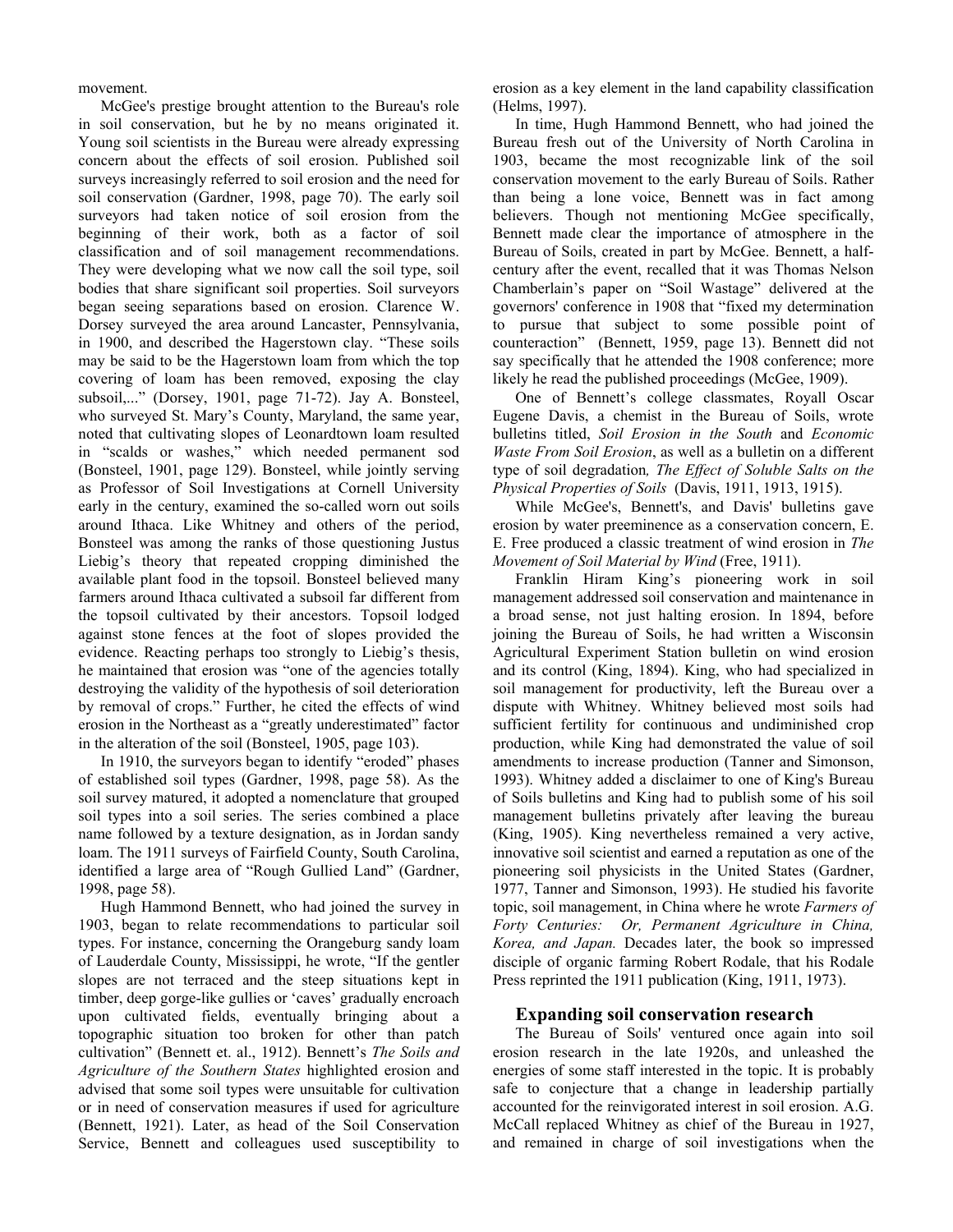bureau was merged into the Bureau of Chemistry and Soils with Henry G. Knight as chief. Understanding and measuring the properties related to erosion held great promise for devising soil conservation practices.

Working in the laboratory in the late 1920s, the Bureau of Chemistry and Soils' H.E. Middleton analyzed soils from various points around the country and made substantial progress toward understanding the complex chemical and physical properties and processes related to erodibility (Middleton, 1930; Middleton et. al., 1932). Simultaneously, Hugh Hammond Bennett was gradually moving his campaign for soil conservation beyond the confines of the soil survey division to educate the public and politicians through writing and speaking engagements. He had identified areas where the combination of geography and agricultural systems caused serious erosion. As a first step in attacking the problem, he wanted research on erosion conditions and conservation measures. Based largely on his campaign, Congress authorized a series of soil erosion experiment stations. Bennett selected the locations for experiment stations, where interdisciplinary teams of researchers established plots to measure erosion conditions, under different types of crops, soils, rotations, and various agricultural management practices and structures (Borst et. al., 1945; Browning et. al., 1948; Copley et. al., 1944; Daniel et. al, 1943; Hays et. al, 1949; Hill et. al., 1944; Horner, et. al, 1944; Musgrave and Norton, 1937; Pope et. al., 1946; Smith et. al, 1945). A few state experiment station staff members had carried out similar experiments, but the federal impetus led eventually to building up national level data on erodibility of soils.

The origin of the erodibility data that currently supports conservation planning tools such as the Universal Soil Loss Equation and the Revised Universal Soil Loss Equation stretches back to these pioneering studies (Lyles, 1985; Meyer and Moldenhauer, 1985). With the creation of the Soil Conservation Service in 1935, with Bennett as its first chief, the interpretation of soils for soil and water conservation was firmly established and accepted. But Bennett's success was not the genesis of soil conservation and soil survey connections. Rather, he had built upon an earlier awareness in the Bureau of Soils of ways the soil survey might help conserve the nation's soils.

## **ACKNOWLEDGEMENT**

The author thanks Faye Helms Griffin of Simpsonville, South Carolina and Patricia Durana, Natural Resources Manager, Natural Resources Conservation Service, Washington, DC, for their comments.

## **REFERENCES**

- Borst, H., A. G. McCall and F. G. Bell. 1945. Investigations in erosion control and the reclamation of eroded land and the Northwest Appalachian conservation experiment station, Zanesville, Ohio. USDA Tech. Bull. No. 888.
- Bennett, H. et al. 1912. Soil survey of Lauderdale County, Mississippi. p. 733-784. *In* Field operations of the Bureau of Soils, 1910. U.S. Gov. Print. Office,

Washington, DC.

Bennett, H.H. 1921. The soils and agriculture of the southern states. The MacMillan Company, New York.

- Bennett, H.H. 1959. The Hugh Bennett lectures. The Agricultural Foundation, Inc., North Carolina State College, Raleigh, NC.
- Bonsteel, J.A. 1901. Soil survey of St. Mary County, MD. p. 125-145. *In* Field operations of the Division of Soils, 1900. U.S. Gov. Print. Office, Washington, DC.
- Bonsteel, J.A. 1905. Worn out soils. Bur. of Farmers' Institutes and Normal Institutes. Report for the Year 1904. Brandow Printing Company, Albany, NY.
- Browning, G. M., R.A. Norton and A.G. McCall. 1948. Investigation in erosion control and the reclamation of eroded land at the Missouri Valley loess conservation experiment station, Clarinda Iowa, 1931. USDA Tech. Bull. No. 959.
- Cannon, B.Q. 1997. "We are now entering a new era": federal reclamation and the fact finding commission of 1923-124. Pacific Historical Review. 66: 185-211.
- Copley, T.L., L. Forrest, A.G. McCall, et al. 1944. Investigation in erosion control and reclamation of eroded land at the central piedmont conservation experiment control station, Statesville, NC 1930-1940. USDA Tech. Bull. No. 873.
- Daniel, H., H. Elwell and M. Cox. 1943. Investigations in erosion control and reclamation of eroded land at the Red Plains conservation experiment station Guthrie, Oklahoma 1930-40. USDA Tech. Bull. No. 837.
- Davis, R.O.E. 1911. The effect of soluble salts on the physical properties of soils. U.S. Gov. Print. Office, Washington, DC.
- Davis, R.O.E. 1913. "Economic waste from soil erosion." Yearbook of Agriculture, 1913. U.S. Gov. Print. Office, Washington, DC.
- Davis, R.O.E. 1915. Soil erosion in the south. USDA Bureau of Soils Bulletin No. 180. U.S. Gov. Print. Office, Washington, DC.
- Dorsey, C.W. 1901. A soil survey around Lancaster, PA. *In* Field operations of the Division Of Soils, 1900. U.S. Gov. Print. Office, Washington, DC. P. 61-84.
- Free, E. E. 1911. The movement of soil material by the wind. Bur. of Soils Bull. No. 68. U.S. Gov. Print. Offices, Washington, DC.
- Gardner, D.R. 1998. The National Cooperative Soil Survey of the United States. Historical Notes Number 7. Natural Resources Conservation Service, Washington, DC.
- Gardner, W.H. 1977. Historical highlights in American soil physics, 1776-1976. Soil Sci. Soc. of America J. 41:221- 229.
- Hays, S.P. 1959. Conservation and the gospel of efficiency: the progressive conservation movement, 1890-1920. Harvard Univ. Press, Cambridge, MA.
- Helms, D. 1997. Land capability classification: The U. S. experience. p. 159-176.*In* Dan H. Yaalon and S. Berkowicz (editors) History of soil science:international perspectives. advances in geoecology 29. Catena Verlag, Reiskirchen, Germany.